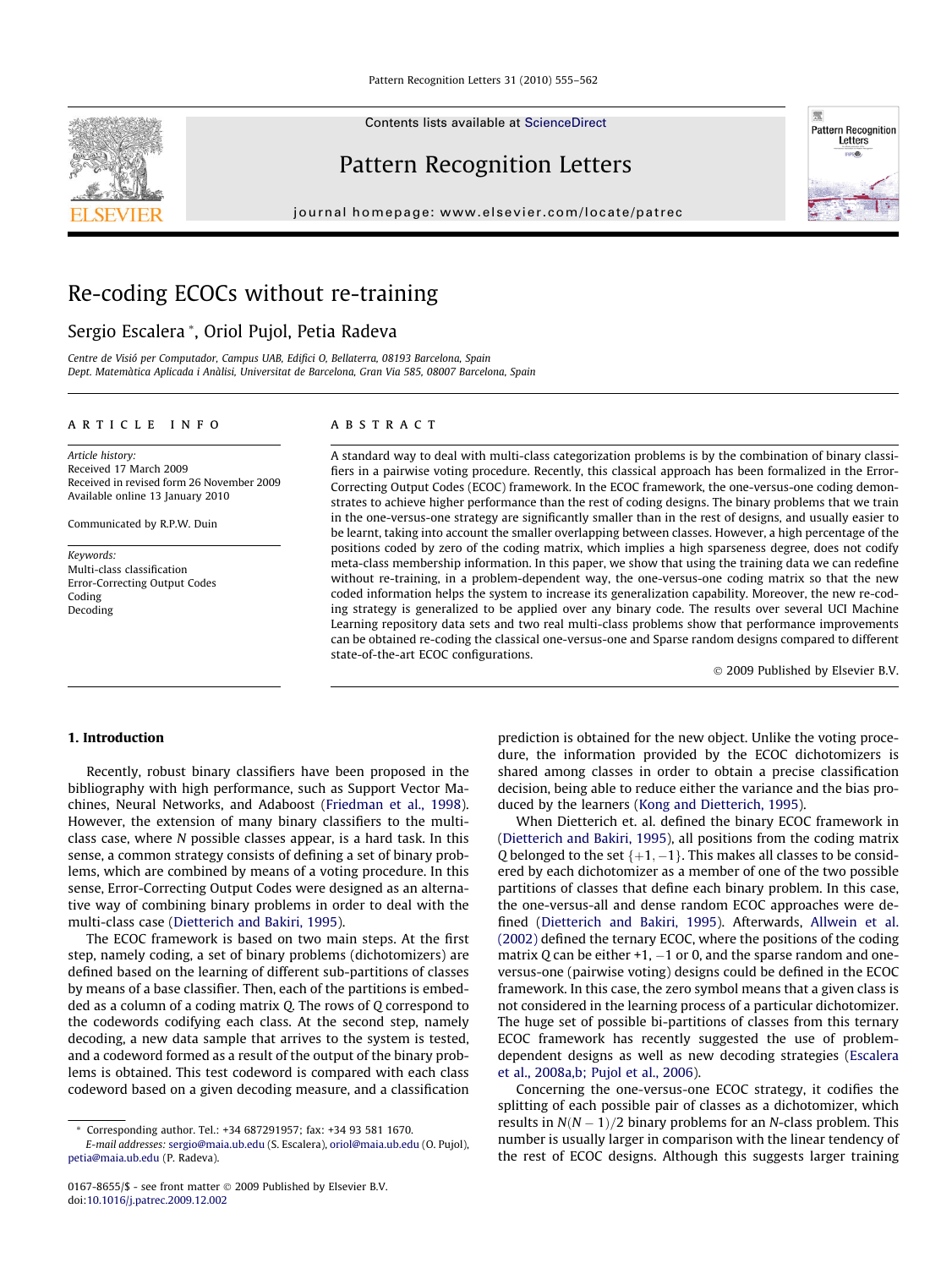<span id="page-1-0"></span>

Fig. 1. Decision boundary for a binary problem  $C_1$  against  $C_2$ .

times, the individual problems that we need to train on are significantly smaller. Thus, it is actually possible to save time. Moreover, the problems to be learnt are usually easier, since the classes have less overlapping. Hence, the one-versus-one ECOC design tends to obtain better results than the rest of ECOC designs in real multiclass problems ([Escalera et al., 2008a,b\)](#page-7-0).

In this paper, we focus on the one-versus-one coding matrix design, though the new methodology can be applied to any ternarybased coding strategy. The idea is to look for a better coding of the matrix without re-training the classifiers involved. Training data are used in a problem-dependent way for updating the zero positions to +1 or -1 symbols if a higher classification performance can be achieved. Observe the 4-classes problem as shown in Fig. 1. A decision boundary of a non-linear classifier has been obtained in the learning process of the dichotomizer that splits classes  $c_1$  and  $c_2$ . The point of this article is that without the necessity of re-training the classifier, the same decision boundary can be used to give a prediction hypothesis about class  $c_3$ . On the other hand, note that the use of this decision boundary to classify class  $c_4$  may result in a random decision function. Using this information, we re-code the classical problem-independent one-versusone into a problem-dependent one-versus-one design extending the trained classifier on new classes for the binary classifier for which the dichotomizer is relevant. The design is possible thanks to a new weighting procedure that takes into account the performance of the dichotimizers at the decoding step [\(Escalera et al.,](#page-7-0) [2008a\)](#page-7-0). In order to show the adaptability of the new procedure to any ternary-based ECOC design, we also applied the re-coding methodology on sparse random designs. Moreover, the approach requires almost the same training and testing computational complexity than the classical one (since re-training classifiers is not required).

The paper is organized as follows: Section 2 describes the recoded problem-dependent one-versus-one approach. Section [3](#page-2-0) evaluates the methodology over a set of UCI data sets and two real multi-class problems: traffic sign and faces categorization. Finally, Section [4](#page-7-0) concludes the paper.

#### 2. Re-coded Error-Correcting Output Codes

In this section, we present a problem-dependent redefinition of the ternary ECOC designs. A ternary design is defined in the ternary ECOC framework  $\mathcal{Q} \in \left\{-1,0,+1\right\}^{N \times M}$ , where  $\mathcal Q$  is a coding matrix of N rows (as the number of classes), M the number of columns (dichotomizers to be learnt, where  $M = N(N-1)/2$  in the case of the one-versus-one design),  $\{-1, +1\}$  the symbols that codify the class membership, and the zero symbol ignores a particular class for a given dichotomizer. Each column of the matrix Q corresponds



Fig. 2. ECOC codification for a 4-class problem: (a) Non-linear decision boundaries for the 4-class problem, (b) initial one-versus-one ECOC codification, (c) RE-ECOC codification with  $\alpha = 0.9$ , and (d) RE-ECOC codification with  $\alpha = 1.0$ .

to the ith binary problem  $h_i$ , which splits a sub-set of classes using a given base classifier. Fig. 2(a) and (b) show the binary problems and the one-versus-one coding matrix Q for a 4-class problem. The white positions correspond to the symbol +1, the black positions to the symbol  $-1$ , and the grey positions to the zero symbol. Note that this design is independent from the problem-domain, remaining the same for two problems with the same number of classes independently of the distribution of the data. Once the set of binary problems  $h = \{h_1, \ldots, h_M\}$  is learnt, a new test sample  $\rho$  that arrives to the system is tested applying the set h, and a test codeword  $x \in \{-1, +1\}^{1 \times M}$  is obtained. Note that the response of each binary problem when applied to  $\rho$  does not yield zero symbols, since it always has to strictly vote for either  $+1$  or  $-1$ . Afterwards, a decoding function  $d(x, y_i)$  is used to compare the test codeword x with each codeword  $y_i$  (jth row from Q) codifying class  $c_i$ . Finally, the classification prediction corresponds to the class  $c_i$ which corresponding codeword  $y_i$  minimizes d.

In the particular case of the one-versus-one ECOC design, only 2  $\cdot$  M from the N  $\cdot$  M possible positions are coded with  $\{-1, +1\}$ symbols, which corresponds to a  $(1 – 2/N) \cdot 100$  percentage of positions coded to zero. Note that the zero symbol does not give class membership information for its corresponding dichotomizer. Then, it could happen that if some of these positions coded to zero are re-coded to  $+1$  or  $-1$  without the need of re-training the dichotomizers, the final performance could be improved. For this task, the training data should be analyzed by the dichotomizers once in order to re-code the positions of the coding matrix Q, yielding a RE-coded problem-dependent ECOC design (RE-ECOC).

## 2.1. RE-ECOC coding

Given the training data  $C = \{C_1, \ldots, C_N\}$ , where  $C_i = \{\rho_1, \ldots, \rho_N\}$  $\rho_m$ } are the data samples belonging to class  $c_i$  and Q a coding matrix, the set of dichotomizers  $h = \{h_1, \ldots, h_M\}$  is learnt applying a base classifier over the corresponding subsets of C, obtaining a ternary ECOC design. In order to update the coding matrix in a problem-dependent way, for each position  $Q(i, j) = 0$ , the corresponding data  $C_i$ ,  $i \in \{1, ..., N\}$ ,  $i \notin \delta_j$ , where  $\delta_j$  is the set of classes considered by the *j*th dichotomizer, are tested using  $h_i$  under the hypothesis that their membership should be +1, obtaining a classification accuracy a. Then, the matrix location is re-coded subjected to the following condition: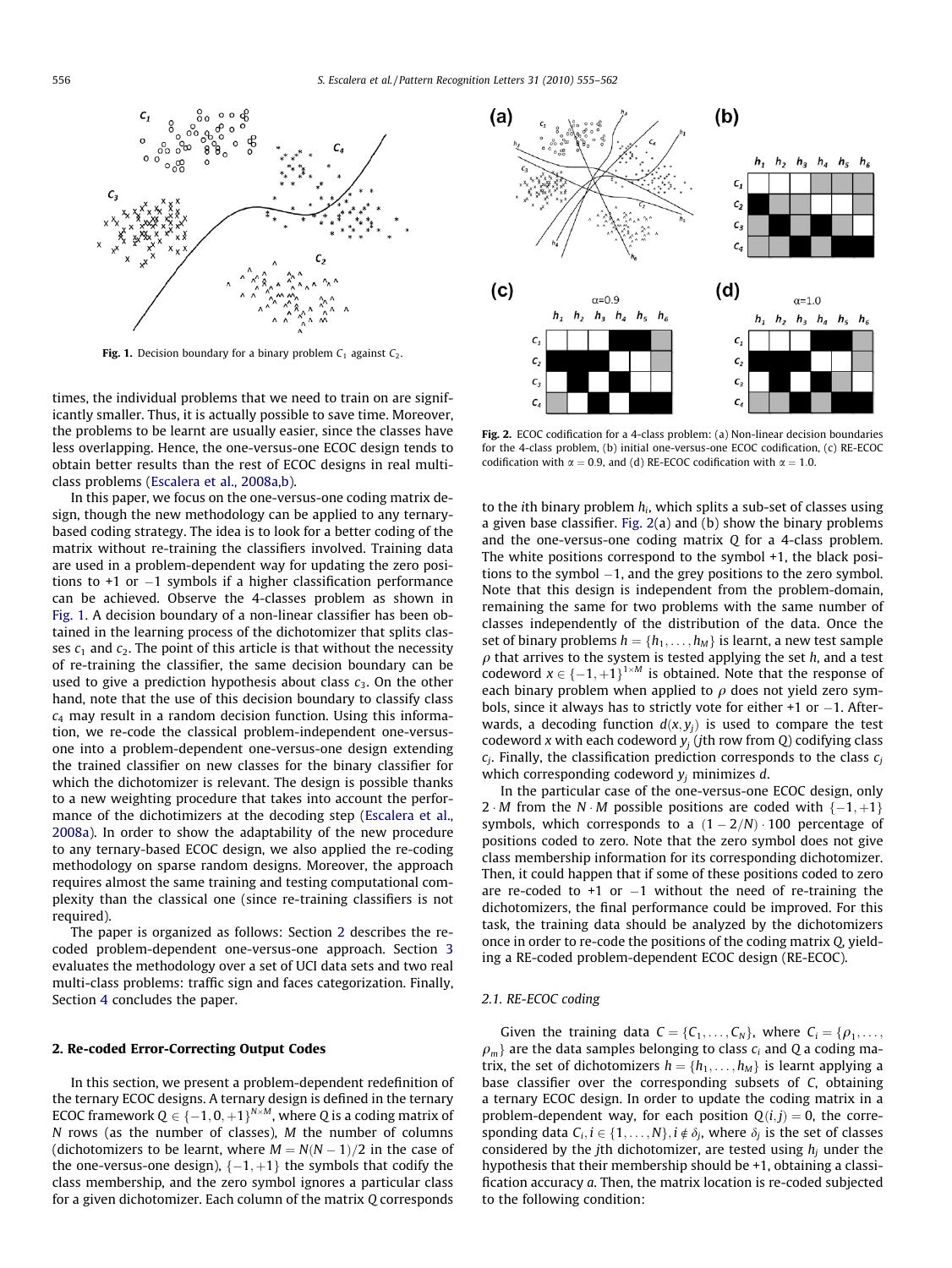<span id="page-2-0"></span>
$$
Q(i,j) = \begin{cases} +1, & \text{if } a \ge \alpha \\ -1, & \text{if } 1 - a \ge \alpha \\ 0, & \text{otherwise} \end{cases}
$$
(1)

being  $\alpha \in (0.5, 1]$  a performance threshold.

Then, a classification accuracy  $a$  is obtained. If the value of  $a$  or  $(1 - a)$  is greater than a performance threshold, then that position of the coding matrix Q is set (re-coded) to +1 (or  $-1$ ), respectively. Otherwise, the value of  $Q(i, j)$  is kept to zero.

Since we use the training data to modify the positions of Q, the design mutates in a problem-dependent way. Moreover, since the modification of the positions of Q does not require to re-train the set  $h$ , the computational cost of the coding process is not significantly increased. Table 1 shows the algorithm for re-coding a generic ternary ECOC design. The algorithm modifies the positions of O based on the input value of  $\alpha$ . Note that in the algorithm, a matrix of weights W saving the accuracy values a is defined. This matrix will be used at the decoding process in order to weight the final classification.

In the case of the one-versus-one ECOC design, the ternary coding matrix displays the highest sparseness degree of the state-of-the-art ECOC configurations. It contains a high number of candidate positions to be re-coded. Thus, for the rest of the paper we consider the one-versus-one coding matrix as the base design to apply the proposed re-coding methodology showed in Table 1.

### 2.1.1. Estimating the  $\alpha$  parameter

In order to obtain more precise classification results, we need to know which values of  $\alpha$  are useful to increase the generalization capability of the system, since some values of  $\alpha$  may result in wrong classification predictions. In order to look for the values of  $\alpha$ , cross-validation is applied. For this task, the training data C is split into a training  $C^T$  and a validation  $C^V$  subsets, so that  $\vec{C} = \vec{C}^T \cup \vec{C}^V$ . The use of a validation subset helps the system to increase generalization. Thus, for a set of values  $\alpha = {\alpha_1, \dots, \alpha_k}$ , algorithm Table 1 is called. However, the set  $h$  is only learnt once over C at the beginning. At each round, the set  $C<sup>T</sup>$  is used to mutate the positions of Q, and the validation set  $C^V$  will be used to test the performance of each Q for a particular  $\alpha$ . For this last task, a decoding procedure using the weighting matrix W is proposed next. This

### Table 1

Generic RE-ECOC learning algorithm.

**Input:**  $\alpha$ ,  $C = \{C_1, \ldots, C_N\}$ , Q, and  $h = \{h_1, \ldots, h_M\}$ 

| // Accuracy value, multi-class data, coding matrix, and set of classifiers |
|----------------------------------------------------------------------------|
| <b>Output:</b> Q, W// Coding matrix and weight matrix                      |
| $W^{N\times M}$ : $= 0$                                                    |
| <b>for</b> $i \in \{1, , N\}$                                              |
| <b>for</b> $i \in \{i, , M\}$                                              |
| <b>if</b> $Q(i, j) = 0$                                                    |
| // Accuracy for class $c_i$ considered as label $+1$                       |
| $a := h_i(C_i, +1)$                                                        |
| // Consider the coding matrix position as $+1$                             |
| if $a \ge \alpha$ then                                                     |
| // Update membership and accuracy                                          |
| $Q(i, j) := +1, W(i, j) := a$                                              |
| // Consider coding matrix position as $-1$                                 |
| elseif $1 - a \ge \alpha$ then                                             |
| // Update membership and accuracy                                          |
| $Q(i, j) := -1, W(i, j) := 1 - a$                                          |
| endif                                                                      |
| elseif $Q(i, j) = +1$                                                      |
| $W(i, j) := h_i(C_i, +1)$ // Update accuracy                               |
| else                                                                       |
| $W(i, j) := h_i(C_i, -1)$ // Update accuracy                               |
| endif                                                                      |
| endfor                                                                     |
| endfor                                                                     |

step is required to obtain a successful classification. Finally, the matrix O for which value of  $\alpha$  maximizes the classification performance over  $C^V$  is selected.

[Fig. 2](#page-1-0) shows an example of a training process for a 4-class problem. [Fig. 2\(](#page-1-0)a) shows the non-linear decision boundaries that splits all possible pairs of classes. [Fig. 2\(](#page-1-0)b) shows the classical one-versus-one design. [Fig. 2](#page-1-0)(c) shows the problem-dependent coding matrix Q for  $\alpha = 0.9$ . Note that several positions previously coded to zero are now set to +1 or -1 values since they achieve an accuracy upon 90% over the training data. Finally, [Fig. 2](#page-1-0)(d) shows the same process for  $\alpha = 1.0$ . Now, less positions satisfy the performance restrictions. Note that in the current example if the testing of the validation data  $C^V$  does not take benefits from the values of  $\alpha$ , then, the classical one-versus-one design is selected. Thus, in the worst case, the re-coded problem-dependent one-versus-one approach attains the same performance than the classical one.

### 2.2. RE-ECOC decoding

In ([Escalera et al., 2008a\)](#page-7-0), the authors show that to properly decode a ternary ECOC matrix two biases must be avoided at the decoding step. First, classical decoding strategies introduce a bias when comparing positions that contain the zero symbol, which does not give information about meta-class membership. On the other hand, the addition of the bias produced by the comparison with the zero symbol makes the codewords to take values from different ranges, which leads to non-comparable measures among codewords. In this sense, the authors present how to robustly decode sparse coding matrices where codewords may contain different number of positions coded to  $\{-1, +1\}$  symbols. This is done by weighting the final decision so that it avoids the influence of the zero symbol at the same time that all classes codewords have the same probability of being predicted.

In order to take into account the previous properties, we use a Loss-Weighted decoding [\(Escalera et al., 2008a\)](#page-7-0), which uses the weighting matrix W computed at the coding step to decode the RE-ECOC matrix Q. The approach uses a Loss-based model ([Allwein](#page-7-0) [et al., 2002\)](#page-7-0) with a Loss-function  $L(\theta)$  to penalize the miss-classifications produced by the set of dichotomizers h.

First, we normalize each row of the weighting matrix W obtained at the coding step so that  $M_W$  can be considered as a discrete probability density function  $M_W(i,j) = \frac{W(i,j)}{\sum_{j=1}^M W(i,j)}, \ \forall i \in [1,\ldots,N].$  $\forall j \in [1, \ldots, M]$ . Once we obtain the normalized weighting matrix

 $M_W$ , we introduce it in the decoding function as follows:

$$
LW(\rho, i) = \sum_{j=1}^{n} M_W(i, j) L(y_i^j \cdot h_j(\rho))
$$
\n(2)

where  $L(\theta) = -\theta$ . Then, the final classification decision is done by the class  $c_i$  which corresponding codeword  $y_i$  minimizes the LW function.

### 3. Results

In order to present the results, first, we discuss the data, methods, measurements, and experimental settings of the experiments.

 Data: The data used for the experiments consist of 11 multiclass data sets from the UCI Machine Learning Repository database [\(Asuncion and Newman, 2007\)](#page-7-0). The number of training samples, features, and classes per data set are shown in [Table](#page-3-0) [2.](#page-3-0) We also categorize two real Computer Vision classification problems. First, we use the video sequences obtained from a Mobile Mapping System ([Casacuberta et al., 2004\)](#page-7-0) to test the methods in a real traffic sign categorization problem consisting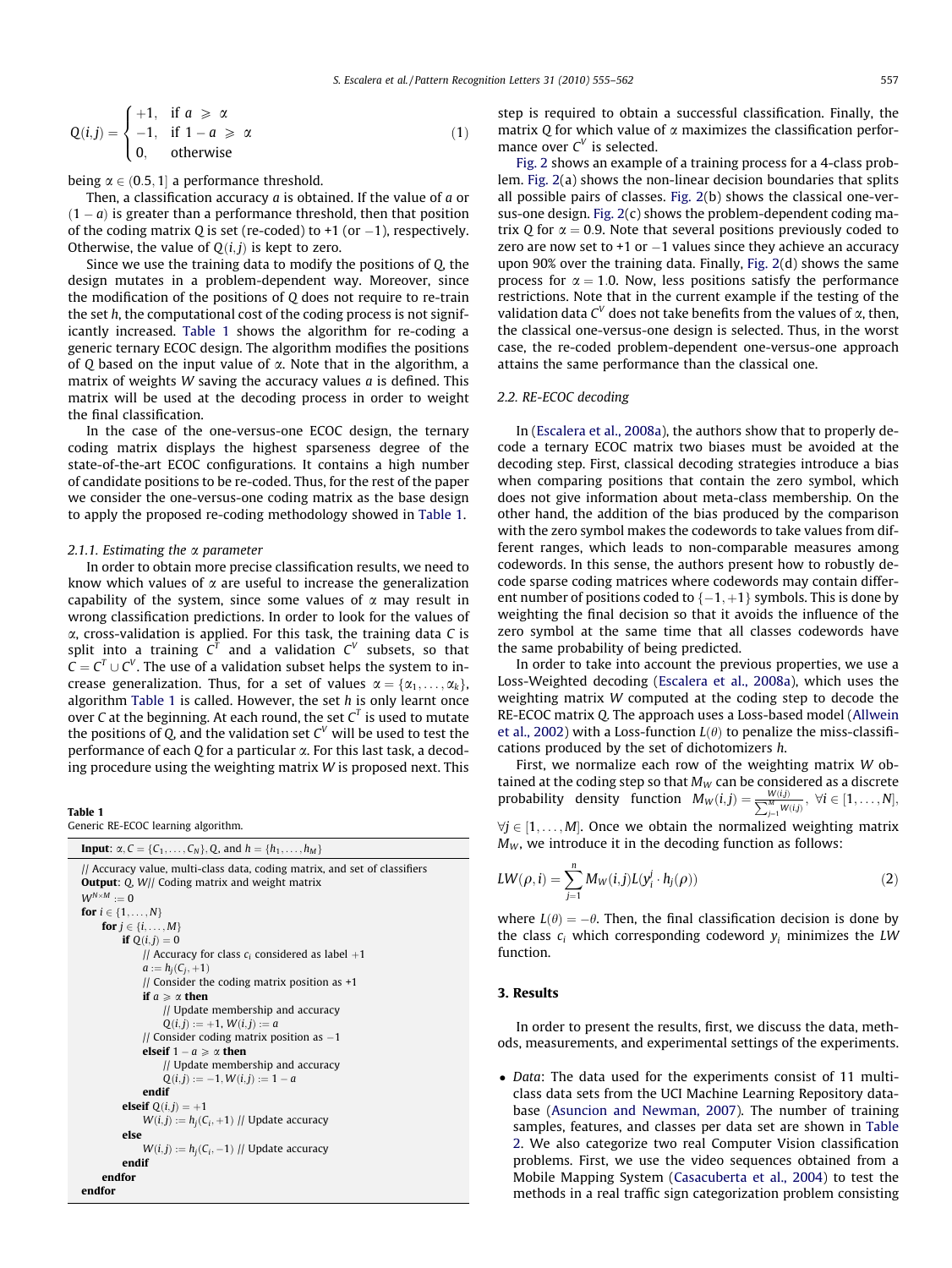#### <span id="page-3-0"></span>Table 2 UCI repository data sets characteristics.

| Problem      | #Training samples | #Features | #Classes |
|--------------|-------------------|-----------|----------|
| Dermathology | 366               | 34        | 6        |
| <b>Iris</b>  | 150               | 4         | 3        |
| Ecoli        | 336               | 8         | 8        |
| Vehicle      | 846               | 18        | 4        |
| Wine         | 178               | 13        | 3        |
| Segmentation | 2310              | 19        |          |
| Glass        | 214               | 9         |          |
| Thyroid      | 215               | 5         | 3        |
| Vowel        | 990               | 10        | 11       |
| Balance      | 625               | 4         | 3        |
| Yeast        | 1484              | 8         | 10       |

of 36 traffic sign classes. Second, 30 classes from the ARFaces [\(Martinez and Benavente, 1998\)](#page-7-0) data set are classified using the present methodology.

- Methods: We compare the classical one-versus-one ECOC design, one-versus-all [\(Nilsson, 1965](#page-7-0)), dense random ([Allwein et al.,](#page-7-0) [2002](#page-7-0)), and sparse random ECOC strategies [\(Allwein et al.,](#page-7-0) [2002](#page-7-0)) with the RE-ECOC strategy for three base classifiers: Gentle Adaboost ([Friedman et al., 1998\)](#page-7-0), Linear Support Vector Machines ([OSU-SVM-TOOLBOX, 2003\)](#page-7-0), and Support Vector Machines with Radial Basis Function kernel (RBF SVM) [\(OSU-](#page-7-0)[SVM-TOOLBOX, 2003](#page-7-0)). In order to compare the methods at the same conditions, we use a linear Loss-Weighted decoding for all ECOC strategies. Moreover, in order to analyze the adaptability of the re-coding design, we apply the re-coding methodology to sparse random designs. Once a sparse coding matrix is computed with the standard procedure, each position coded to zero is analyzed applying the re-coding methodology for different values of  $\alpha$ . We call this method the RE-sparse design.
- Measurements: To measure the performance of the different strategies, we apply stratified 10-fold cross-validation and test for confidence interval with a two-tailed t-test. We also use

#### Table 3

UCI accuracy using Gentle Adaboost base classifier and different ECOC configurations.

the Friedman and Nemenyi tests [\(Demsar, 2006\)](#page-7-0) to analyze the statistical significance among the obtained performances.

 Experimental settings: Fifty decision stumps are considered for the Gentle Adaboost algorithm. The RBF SVM classifier is tuned via cross-validation at each fold training set for each ensemble, where  $\sigma$  and the regularization parameters are tested from 0.05 increasing per 0.05 up to one and from one increasing per five up to 150, respectively. For the RE-ECOC strategy cross-validation on the training set is also applied, where  $\alpha$  is tested from 0.7 increasing per 0.05 up to one, and 10% of the training data are used as a validation subset. The dense and sparse matrices are selected from a set of 20,000 random generated matrices with codewords of length N, where N corresponds to the number of classes.

## 3.1. UCI classification

Tables 3–5 show the performance results of the different ECOC configurations. For each UCI data set, the performance obtained by each method is shown. The symbol '\*' is used to show the best performance between the one-versus-one and RE-ECOC configurations as well as between the sparse random and RE-sparse designs. The positions in bold correspond the best global performances for each data set. Note that though the number of improved data sets varies depending on the considered base classifiers, there are not experiments where the RE-ECOC designs obtains inferior results to the one-versus-one design. The same behavior occurs with the RE-sparse and the classical sparse random design.

In order to compare the performances provided for each strategy, [Table 6](#page-4-0) shows the mean rank of each ECOC design considering the 33 different experiments. The rankings are obtained estimating each particular ranking  $r_i^j$  for each problem i and each ECOC design  $j$ , and computing the mean ranking  $R$  for each decoding as  $R_j = \frac{1}{N} \sum_i r_i^j$ , where N is the total number of problems (3 base

| Problem      | One-versus-one | RE-ECOC | One-versus-all | Dense | Sparse | RE-sparse    |
|--------------|----------------|---------|----------------|-------|--------|--------------|
| Balance      | 87.46          | 87.46   | 81.43          | 80.03 | 78.81  | 81.14        |
| Wine         | 94.38          | 94.38   | 91.15          | 94.90 | 94.38  | 94.38        |
| Thyroid      | 95.37          | 95.37   | 87.48          | 92.15 | 92.15  | 92.15        |
| Iris         | 95.33          | 95.33   | 95.33          | 95.33 | 95.33  | 95.33        |
| Glass        | 63.10          | 68.65   | 58.14          | 64.12 | 59.23  | 65.14        |
| Ecoli        | 81.29          | 83.36   | 62.17          | 55.15 | 55.15  | 59.18        |
| Dermatology  | 91.76          | 92.52   | 82.97          | 91.56 | 74.95  | 91.25        |
| Vowel        | 57.88          | 62.73   | 50.92          | 44.21 | 43.85  | 47.52        |
| Vehicle      | 57.81          | 63.57   | 72.89          | 69.80 | 69.80  | <b>69.80</b> |
| Yeast        | 55.46          | 56.67   | 32.97          | 48.10 | 37.15  | 42.93        |
| Segmentation | 97.45          | 97.45   | 82.11          | 93.18 | 92.45  | 93.47        |

#### Table 4

UCI accuracy using Linear SVM base classifier and different ECOC configurations.

| Problem      | 0 <sub>m</sub> | RE-ECOC | One-versus-all | Dense | Sparse      | RE-sparse |
|--------------|----------------|---------|----------------|-------|-------------|-----------|
| Balance      | 91.64          | 91.64   | 87.14          | 85.55 | 85.55       | 85.55     |
| Wine         | 95.55          | 95.55   | 95.55          | 95.55 | 95.55       | 95.55     |
| Thyroid      | 96.71          | 96.71   | 96.71          | 87.30 | 85.43       | 88.83     |
| Iris         | 98.67          | 98.67   | 94.18          | 97.30 | $97.30^{1}$ | 97.30     |
| Glass        | 28.74          | 37.58   | 32.15          | 40.80 | 42.30       | 47.83     |
| Ecoli        | 74.63          | 74.63   | 62.23          | 69.44 | 69.08       | 72.44     |
| Dermatology  | 94.79          | 95.07   | 89.14          | 93.15 | 88.93       | 93.15     |
| Vowel        | 63.33          | 64.44   | 43.80          | 38.52 | 34.58       | 38.93     |
| Vehicle      | 80.24          | 80.24   | 78.93          | 71.52 | 87.61       | 91.71     |
| Yeast        | 26.11          | 37.81   | 21.88          | 33.47 | 21.15       | 32.47     |
| Segmentation | 96.02          | 96.32   | 82.95          | 79.85 | 83.37       | 85.41     |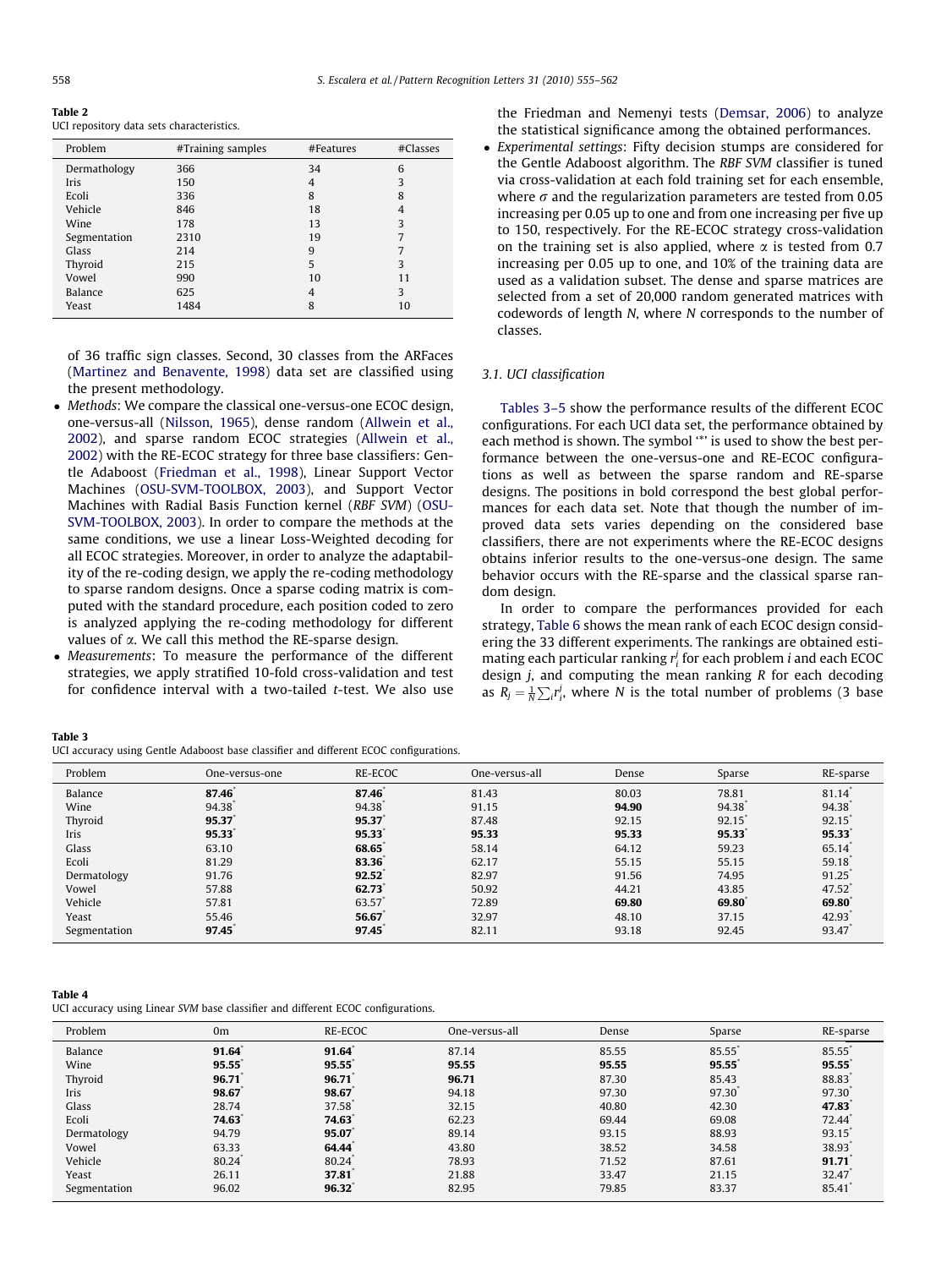#### <span id="page-4-0"></span>Table 5

UCI accuracy using RBF SVM base classifier and different ECOC configurations.

| Problem      | One-versus-one | RE-ECOC | One-versus-all | Dense | Sparse | RE-sparse |
|--------------|----------------|---------|----------------|-------|--------|-----------|
| Balance      | 97.25          | 97.41   | 87.88          | 84.97 | 85.04  | 88.43     |
| Wine         | 95.55          | 95.55   | 95.55          | 94.87 | 95.55  | 95.55     |
| Thyroid      | 95.35          | 95.35   | 94.32          | 91.49 | 93.85  | 94.32     |
| Iris         | 96.67          | 96.67   | 96.67          | 96.67 | 96.67  | 96.67     |
| Glass        | 46.41          | 46.41   | 44.14          | 43.80 | 44.38  | 53.73     |
| Ecoli        | 86.74          | 86.74   | 83.15          | 82.94 | 85.15  | 86.74     |
| Dermatology  | 88.80          | 89.05   | 91.15          | 83.99 | 89.01  | 93.87     |
| Vowel        | 54.95          | 55.76   | 47.15          | 51.85 | 50.08  | 52.80     |
| Vehicle      | 72.00          | 72.12   | 68.20          | 67.85 | 70.91  | 71.83     |
| Yeast        | 56.68          | 56.68   | 52.18          | 48.95 | 54.81  | 54.81     |
| Segmentation | 95.14          | 95.25   | 94.44          | 79.95 | 92.87  | 95.03     |

#### Table 6

Mean rank for each ECOC design over all the experiments.

| ECOC design | One-ys-one           | RE-ECOC     | One-vs-all | Dense | Sparse | RE-sparse |
|-------------|----------------------|-------------|------------|-------|--------|-----------|
| Mean rank   | 226<br>ں د.ء<br>____ | ົາດ<br>1.25 | 4.80       | 4.50  | 4.01   | 2.91      |

#### Table 7

UCI accuracy using Gentle Adaboost base classifier.

| Problem      | One-versus-one | RE-ECOC | α                        | Wins | Losses   | Draws |
|--------------|----------------|---------|--------------------------|------|----------|-------|
| Balance      | 87.46          | 87.46   | -                        |      | $\Omega$ | 10    |
| Wine         | 94.38          | 94.38   |                          |      | 0        | 10    |
| Thyroid      | 95.37          | 95.37   |                          |      | 0        | 10    |
| Iris         | 95.33          | 95.33   |                          |      | $\Omega$ | 10    |
| Glass        | 63.10          | 68.65   | 0.95                     | 10   |          |       |
| Ecoli        | 81.29          | 83.36   | 0.75                     | 8    |          |       |
| Dermatology  | 91.76          | 92.52   | 0.85                     |      | $\Omega$ |       |
| Vowel        | 57.88          | 62.73   | 0.95                     |      |          |       |
| Vehicle      | 57.81          | 63.57   | 0.95                     | q    |          |       |
| Yeast        | 55.46          | 56.67   | 0.95                     |      |          |       |
| Segmentation | 97.45          | 97.45   | $\overline{\phantom{0}}$ |      | $\Omega$ | 10    |

classifiers  $\times$  11 databases). One can see that the RE-ECOC strategy ECOC attains the best position in most of the experiments. To analyze if the difference between methods ranks is statistically significant, we apply the Friedman and Nemenyi tests. In order to reject the null hypothesis that the measured ranks differ from the mean rank, and that the ranks are affected by randomness in the results, we use the Friedman test. The Friedman statistic value is computed as follows:

$$
X_F^2 = \frac{12N}{k(k+1)} \left[ \sum_j R_j^2 - \frac{k(k+1)^2}{4} \right] \tag{3}
$$

In our case, with  $k = 6$  ECOC designs to compare,  $X_F^2 = 16.20$ . Since this value is undesirable conservative, Iman and Davenport proposed a corrected statistic:

$$
F_F = \frac{(N-1)X_F^2}{N(k-1) - X_F^2} \tag{4}
$$

Applying this correction we obtain  $F_F = 3.48$ . With six methods and 33 experiments,  $F_F$  is distributed according to the F distribution with 5 and 160 degrees of freedom. The critical value of  $F(5, 160)$  for 0.05 is 2.21. As the value of  $F_F$  is higher than 2.21 we can reject the null hypothesis. One we have checked for the non-randomness of the results, we can perform a post hoc test to check if one of the techniques can be singled out. For this purpose we use the Nemenyi test – two techniques are significantly different if the corresponding average ranks differ by at least the critical difference value (CD):

$$
CD = q_{\alpha} \sqrt{\frac{k(k+1)}{6N}} \tag{5}
$$

where  $q_{\alpha}$  is based on the Studentized range statistic divided by where  $q_{\alpha}$  is based on the studentized range statistic divided by  $\sqrt{2}$ . In our case, when comparing six methods with a confidence value  $\alpha = 0.10, q_{0.10} = 1.44$ . Substituting in Eq. (5), we obtain a critical difference value of 0.66. Since the difference of any technique rank with the RE-ECOC rank is higher than the CD, we can infer that the RE-ECOC approach is significantly better than the rest with a confidence of 90% in the present experiments. Moreover, the difference among the one-versus-one and RE-sparse procedure is less than the CD value, being then statistically comparable in the second position of the ranking. Note that the RE-sparse design considerably improves the results obtained by the classical sparse design, obtaining significant performance improvements in several data sets.

Now, we analyze the performances obtained by the RE-ECOC strategy, which showed the best results in the previous experiment, in comparison with the classical one-versus-one. Tables 7– 9 show the performance results of the one-versus-one ECOC and RE-ECOC algorithms. For each UCI data set, the performance obtained by each method is shown. In the cases where RE-ECOC improves the one-versus-one ECOC results, the selected values of  $\alpha$ are shown. The number of wins, losses, and draws considering the 10 experiments of the 10-fold cross-validation for each data set are also shown in the table. Note that in several data sets, RE-ECOC obtains performance improvements for the three base classifiers. The tables show that the more classes there are, the more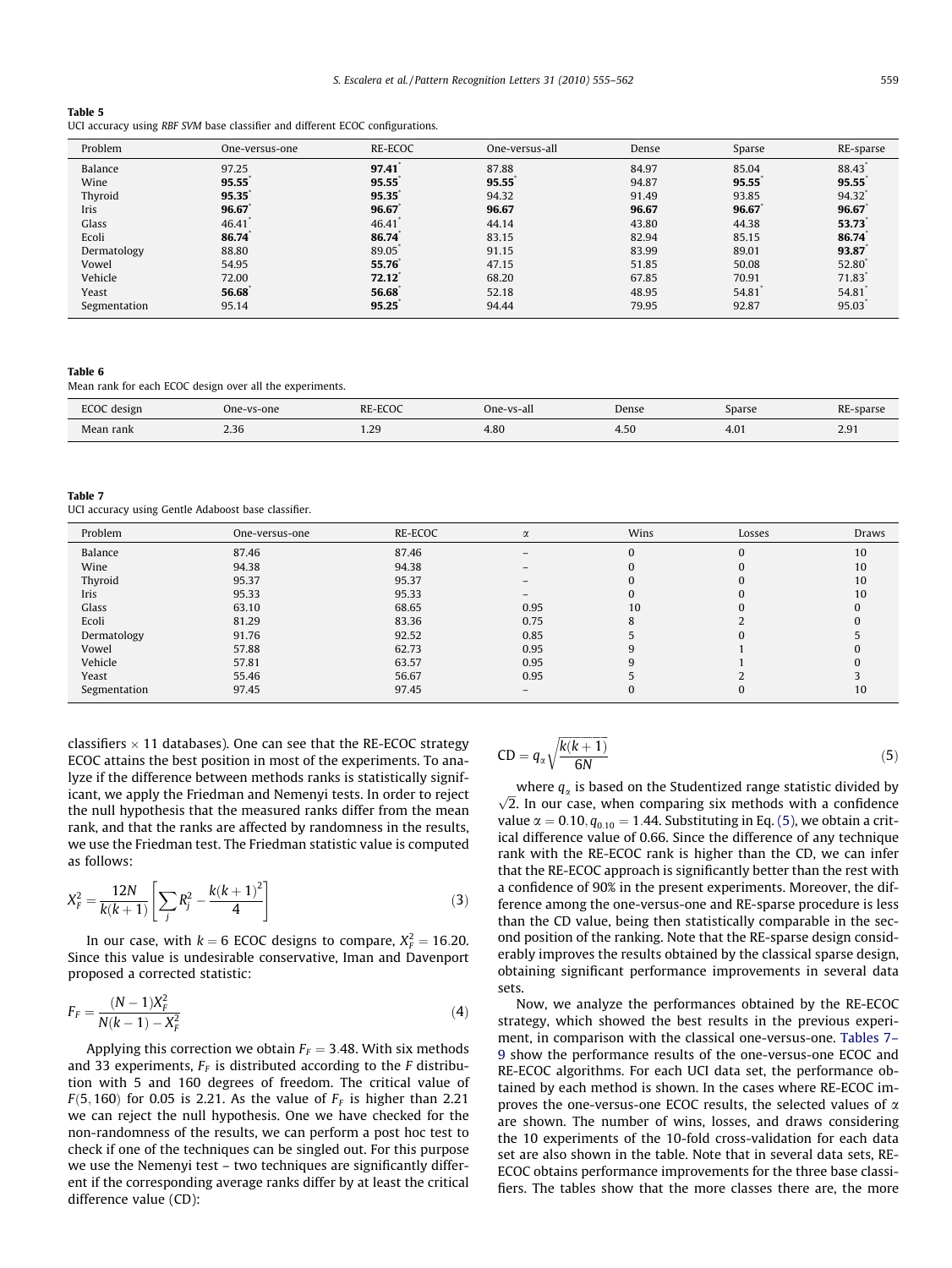|--|--|

UCI accuracy using Linear SVM.

| Problem      | One-versus-one | RE-ECOC | $\alpha$                 | Wins     | Losses | <b>Draws</b> |
|--------------|----------------|---------|--------------------------|----------|--------|--------------|
| Balance      | 91.64          | 91.64   |                          | $\Omega$ |        | 10           |
| Wine         | 95.55          | 95.55   | -                        | O        |        | 10           |
| Thyroid      | 96.71          | 96.71   | $\overline{\phantom{m}}$ | $\Omega$ |        | 10           |
| Iris         | 98.67          | 98.67   | $\overline{\phantom{0}}$ | $\Omega$ |        | 10           |
| Glass        | 28.74          | 37.58   | 1.00                     |          |        |              |
| Ecoli        | 74.63          | 74.63   | $\overline{\phantom{0}}$ | $\Omega$ |        | 10           |
| Dermatology  | 94.79          | 95.07   | 0.95                     |          |        |              |
| Vowel        | 63.33          | 64.44   | 0.95                     | 8        |        |              |
| Vehicle      | 80.24          | 80.24   | $-$                      | $\Omega$ |        | 10           |
| Yeast        | 26.11          | 37.81   | 0.95                     | 9        |        |              |
| Segmentation | 96.02          | 96.32   | 1.00                     | 6        |        |              |

#### Table 9

UCI accuracy using RBF SVM.

| Problem      | One-versus-one | RE-ECOC | $\alpha$                 | Wins     | Losses   | Draws |
|--------------|----------------|---------|--------------------------|----------|----------|-------|
| Balance      | 97.25          | 97.41   | 0.95                     |          | $\Omega$ |       |
| Wine         | 61.31          | 61.84   | 1.00                     |          | $\Omega$ |       |
| Thyroid      | 95.35          | 95.35   | -                        | $\Omega$ | $\Omega$ | 10    |
| Iris         | 96.67          | 96.67   | $\overline{\phantom{0}}$ | $\Omega$ | $\Omega$ | 10    |
| Glass        | 46.41          | 46.41   | $\overline{\phantom{0}}$ | $\Omega$ | $\Omega$ | 10    |
| Ecoli        | 86.74          | 86.74   | -                        | $\Omega$ | $\Omega$ | 10    |
| Dermatology  | 88.80          | 89.05   | 0.85                     |          | $\Omega$ |       |
| Vowel        | 54.95          | 55.76   | 0.90                     | 4        |          |       |
| Vehicle      | 72.00          | 72.12   | 0.90                     |          | $\Omega$ |       |
| Yeast        | 56.68          | 56.68   | -                        | $\Omega$ | $\Omega$ | 10    |
| Segmentation | 95.14          | 95.25   | 0.90                     |          | $\Omega$ |       |

significant the results are. The highest performances are achieved for high values of  $\alpha$  (about 0.90–0.95 in most cases). The general intuition is that if the original binary classifier achieves high performance by itself, a high performance of the re-coded positions is also required to improve the results. Note that in the worst case, RE-ECOC achieves the same performance than the one-versus-one ECOC design. Moreover, looking at the wins and losses of each experiment, one can see that though in some cases the performance improvements of RE-ECOC are no significant, the number of wins of the 10-fold experiments are statistically significant.

Now, we compare the results obtained by the RE-ECOC approach on the UCI data sets with the results obtained with the same strategy re-training classifiers. In [Fig. 3](#page-6-0) one can see the performance obtained by both classification strategies for the three different base classifiers. Note that there are not significant differences among the obtained performances. Moreover, the RE-ECOC strategy obtains better performance in more cases than using the same coding matrix re-training classifiers, with far less computational complexity.

## 3.2. Traffic sign categorization

For this experiment, we use the video sequences obtained from a Mobile Mapping System ([Casacuberta et al., 2004\)](#page-7-0) to test the classification methodology on a real traffic sign categorization problem. In this system, the position and orientation of the different traffic signs are measured with video cameras fixed on a moving vehicle. From this system, a set of 36 circular and triangular traffic sign classes are obtained. Some classes from this data set are shown in [Fig. 4.](#page-6-0) The data set contains a total of 3481 samples of size  $32 \times 32$ , filtered using Weickert anisotropic filter, masked to exclude the background pixels, and equalized to deal with illumination changes. These feature vectors are then projected into a 100 feature vector by means of PCA.

The classification results of the one-versus-one ECOC and RE-ECOC strategies for the three base classifiers are shown in [Table](#page-6-0) [10](#page-6-0). In this experiment, for all base classifiers, the RE-ECOC design obtains performance improvements for high values of  $\alpha$ .

#### 3.3. ARFaces classification

[Martinez and Benavente \(1998\)](#page-7-0) is composed of 26 face images from 126 different subjects (70 men and 56 women). The images have uniform white background. The database has two sets of images from each person, acquired in two different sessions, with the following structure: one sample of neutral frontal images, three samples with strong changes in the illumination, two samples with occlusions (scarf and glasses), four images combining occlusions and illumination changes, and three samples with gesture effects. One example of each type is plotted in [Fig. 5.](#page-6-0) For this experiment, we selected all the samples from 30 different classes (persons).

The classification results of the one-versus-one ECOC and RE-ECOC strategies for the three base classifiers are shown in [Table](#page-7-0) [11](#page-7-0). As in the previous experiments, all base classifiers obtain performance improvements using the RE-ECOC strategy for high values of  $\alpha$  ( $\alpha$  = 0.95).

## 3.4. Discussion

As a final conclusion of the results, we can state that performance improvements are obtained using the RE-ECOC approach instead of the original one-versus-one ECOC. For the three base classifiers used in this paper, one can see that RE-ECOC performs better than the rest of ECOC designs in more data sets using Adaboost and Linear SVM instead of RBF SVM. Note that RBF SVM has been tuned via cross-validation so that the binary problems learnt are optimal in the sense of the kernel parameters for those data sets. Thus, the new re-coded matrix positions should include highly accurate coding information to increase the generalization of the design. It is the main reason why RBF SVM may obtain several draws with the one-versus-one approach in different classification problems. However, note that for the RBF SVM there are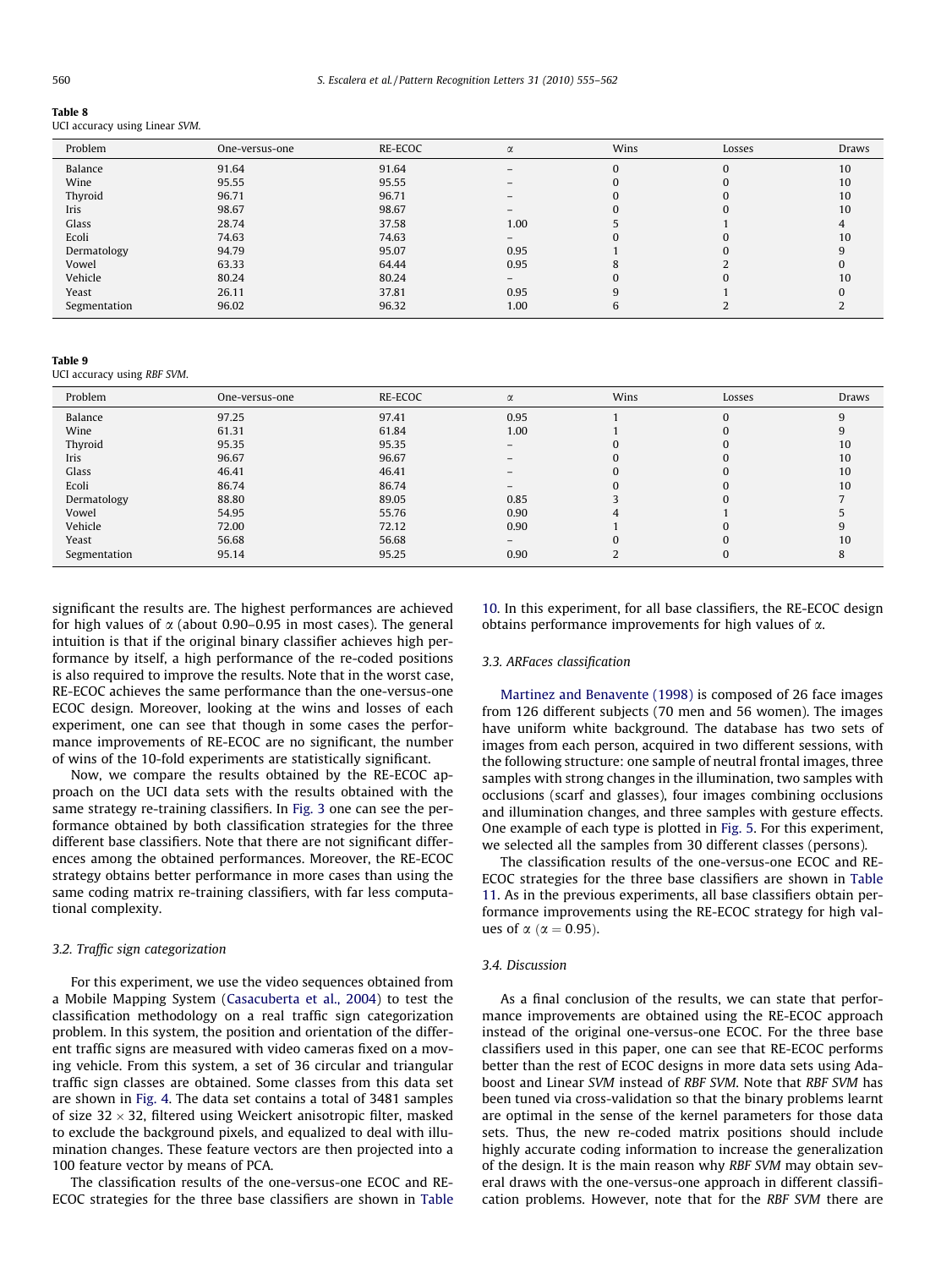<span id="page-6-0"></span>



Fig. 4. Traffic sign classes.

statistically significant performance improvement in terms of ranking for six of the UCI data sets, the same results than one-versus-one for the rest of data sets, and improvements in the two real applications. Concerning the Adaboost and Linear SVM, in about half of the UCI data sets and in both real applications performance improvements are obtained. Moreover, the experiments shows

## Table 10

Traffic data set accuracy.



Fig. 5. ARFaces data set classes. Examples from a class with neutral, smile, anger, scream expressions, wearing sun glasses, wearing sunglasses and left light on, wearing sun glasses and right light on, wearing scarf, wearing scarf and left light on, and wearing scarf and right light on.

that the more classes are considered, the more significant the improvements are. Finally, note that none of the RE-ECOC experi-

| Problem                                         | One-versus-one          | RE-ECOC                 |                      | Wins | Losses | Draws |
|-------------------------------------------------|-------------------------|-------------------------|----------------------|------|--------|-------|
| Gentle Adaboost<br>Linear SVM<br><b>RBF SVM</b> | 88.70<br>88.02<br>97.44 | 88.95<br>91.23<br>97.85 | 0.95<br>1.00<br>0.95 |      |        |       |